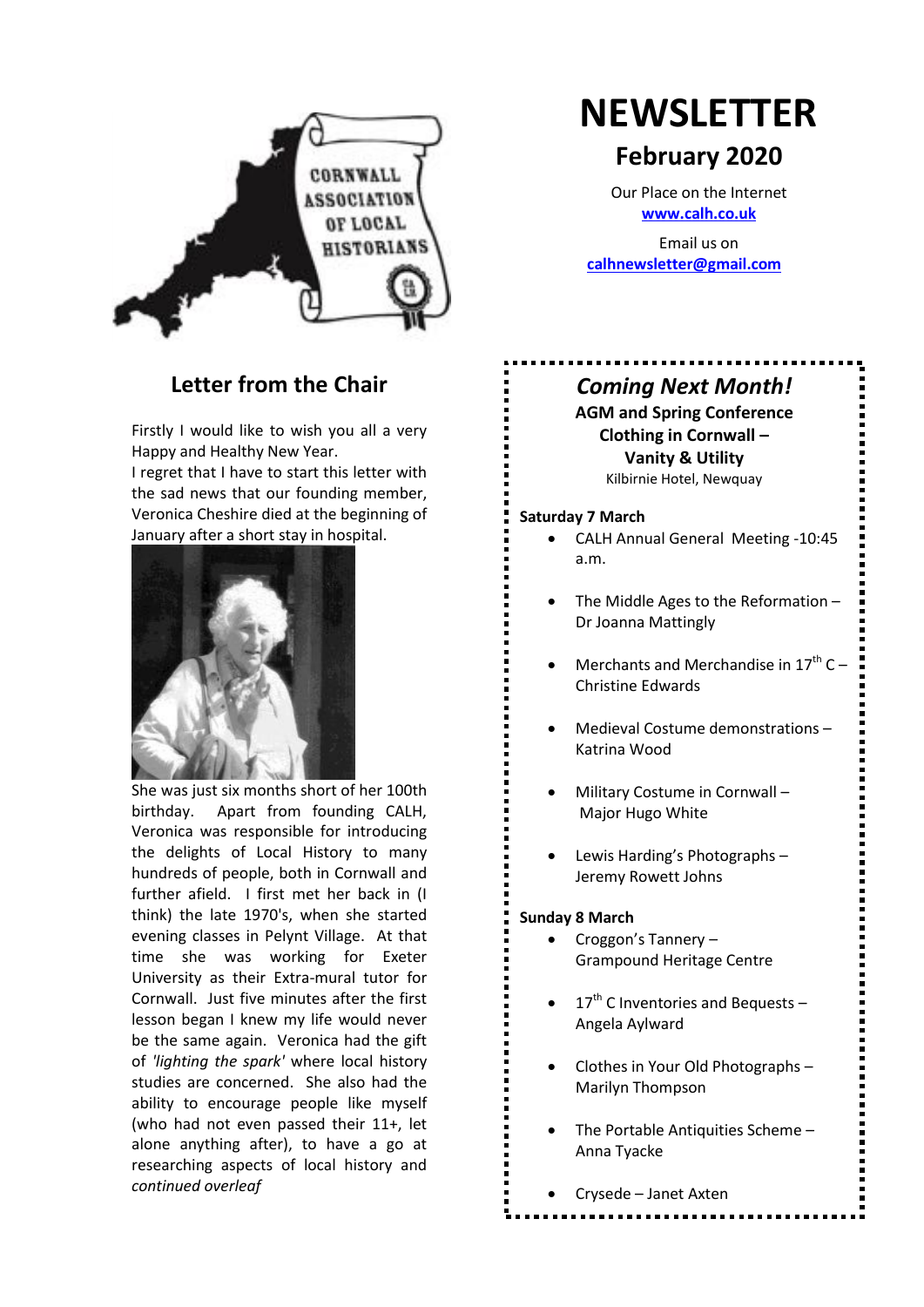even to put pen to paper, to share the results. Before attending those evening classes I had already read Veronica's book *'The Cornishman's House*' (pub.1968), which is still considered to be one of the definitive books on the development of Cornish Architecture. I was fortunate that, having met her, I became a close friend*.* A truly inspirational person and one who will be sorely missed, not just by her family but by all who knew her.

I don't know about you, but I feel the members of CALH are like my extended family and, as such, it is always good to meet up for a '*family gathering'*. With this in mind may I remind you that the Spring Conference is being held on Saturday the 7th and Sunday 8th March, and that an extra mailing of the booking forms is included with this newsletter. Do please try to attend if you possibly can, it is always important for members of any society to get together and exchange ideas and news, let alone hear the speakers and learn something new about an aspect of life in Cornwall. This year the subject is clothing. A bit female biased you might think, but our organisers Marilyn and Ian have taken great care to include speakers looking at clothing from the male point of view. And let's face it, all through history people have relied on clothing to protect themselves and keep warm and dry, so there is plenty of scope for subjects connected with it. I also hope some of you will follow up the conference by researching an aspect of clothing not covered (sorry for the pun) by the conference and turning the findings into an article for the Journal.

If you know any non-members you think might be interested in this subject, you can invite them along as your guest, adding their name to your booking form. On this occasion they will pay the same rate as yourself but it is hoped you will encourage them to join the society so they can attend other meetings.At the

AGM I will be putting forward a proposition to amend our constitution so that non members can apply to attend our indoor conferences.

Booking forms for the May and June outings are also enclosed with this newsletter, but the timing for the June event may have to be amended slightly nearer the time as British Rail don't release their Summer time table until May, and on June 4th we will be going on the train from Liskeard for a day down at Looe. If the timing of the day has to be amended those who have booked will be notified by email (or phone).

It has been brought to the committee's attention that some November Newsletters got lost in the post. If you never received one please let me know, and if it should happen in future, do let us know.

Don't forget CALH can only continue to thrive so long as you, the members, continue to support it by sending in articles for the journal, notes for the newsletter, attending meetings and outings and, most importantly, volunteering to sit on the committee and to take on tasks to help the CALH year run smoothly.

Your Chairman Carole Vivian Tel:(01503) 272309.

### **2020 Membership Subscriptions**

I am gradually working my way through our bank statements, however I am aware that some members have not yet paid their 2020 CALH membership subscription.

If you are unsure whether you have paid your CALH subscription please email me on calhtreasurer1@gmail.com or telephone me on 0796 920 6292.

Hugh Hedderly, Hon Treasurer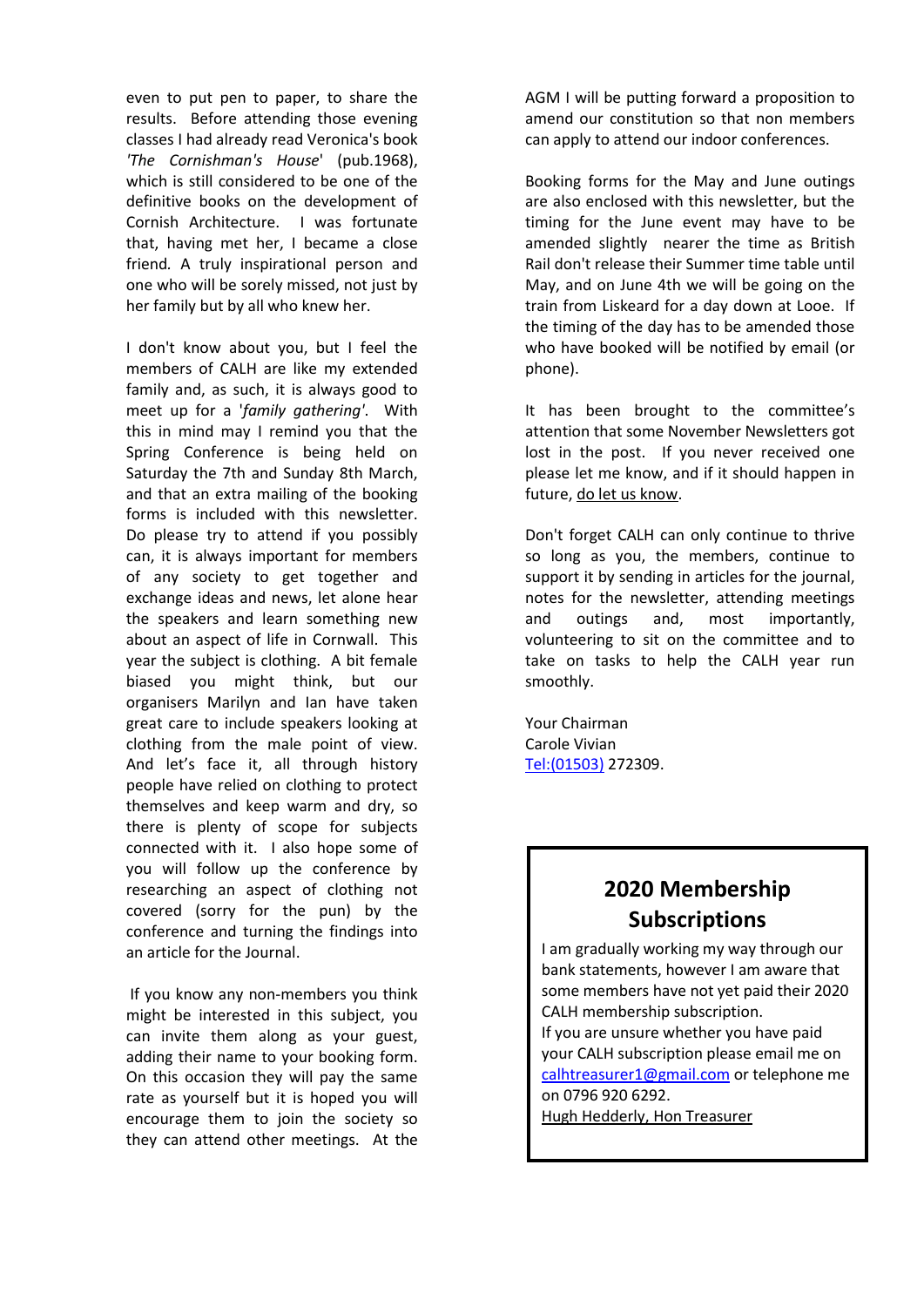### **Dates to Note**

### **A Note from Angela Broome – Courtney Library & Cornish History Research Centre**

The Royal Cornwall Museum is closed for repairs, but the Courtenay Library is open to members as per usual, but you need to book.

**Library Opening Hours**

Tuesday, Wednesday and Friday **10:00 – 1:00** *and* **2-4.00** CLOSED*: weekends and Bank Holidays*

**Note**: when the Library is closed there is no one available to respond to your enquiry.

**Access:** (by appointment): Non-members Research Pass £4.50p per visit. (RIC Members FREE)

**Lift Access**: please ask at Reception for further information including facilities for the disabled**.** See also note above. **CAFÉ:**  ground floor - open daily.

For further information on current and upcoming exhibitions please visit www.royalcornwallmuseum.org.uk/exhibit ions

**This museum & Courtney Library are run by a charity, The Royal Institution of Cornwall.** 

**Registered Charity, number 1150749. Donations: please make cheques payable to 'The Royal Institution of Cornwall'** The Royal Institution of Cornwall is a company limited by guarantee, registered in England and Wales, No: 8362598. Registered Office: 25 River Street, Truro, Cornwall, TR1 2SJ

- 11<sup>th</sup> April End of October. The Annual Exhibition, Pelynt Parish Church. The church will be open daily from 10am until 4pm.
- 16<sup>th</sup> May (Saturday) Day out visit to Grampound
- x **4th June** '*letting the train take the strain'* A CALH outing with a different format. We will be starting the day at Liskeard and travel by train along the beautiful valley to Looe. (Booking form enclosed).
- **30th June** Trelawny Day Celebration, will be celebrated in Pelynt Village Hall beginning at 5:00 p.m. with a talk by Carole Vivian. This year the subject will be the early life of Harriet Buller Kitson. High tea will follow. There will then be time to look at the history exhibition in Pelynt Church before settling down for the short service given by Rev Marilyn Elliott. Sadly this will be Marilyn's last Trelawny Day as vicar of Pelynt. The celebration will finish with a concert by Pelynt Choir.

#### **New CALH Email Addresses**

To demonstrate you do not have to live in Cornwall to love Cornish local history, will members please note the following changes to our officer contact details: *Hon Treasurer* - Hugh Hedderly. 2b Lambley Road, Lowdham, Notts, NG14 7AY, telephone 0796 920 6292, email calhtreasurer1@gmail.com *Journal Editor* - Jeremy Rowett Johns. Polperro Heritage Press, Crown House, Clifton-upon-Teme, Worcestershire, WR6 6DH, telephone 01886 812304, email calhjournal1@gmail.com *Newsletter Editor* - Marion Stephens-Cockroft. 376 Milverton Blvd, Toronto, Ontario, M45 IV9, Canada. email: calhnewsletter@gmail.com